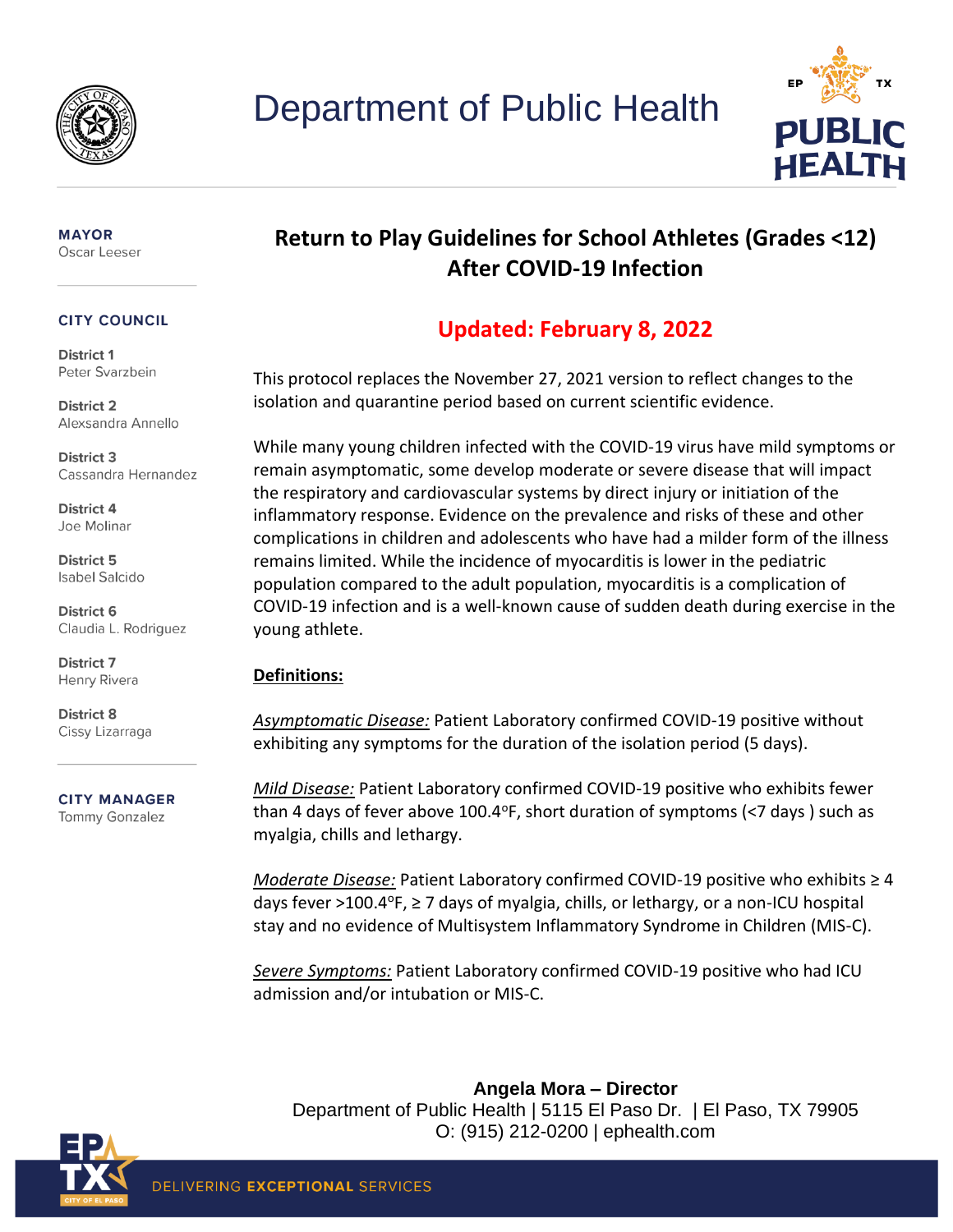

# Department of Public Health



### **Guidance for Healthcare Providers:**

All children diagnosed with COVID-19 should be evaluated by a healthcare provider and cleared to start return to play progression before they fully engage in competitive sports. Healthcare providers evaluating children for return to play after COVID-19 infection should abide by the following evidence-based recommendations depending on the severity of the disease.

Asymptomatic or mild illness in the pediatric population do not require cardiac testing during the acute infection and evaluation can be done by phone, telemedicine or in-person visit. These young athletes should refrain from physical activity and sports while actively sick or febrile and during isolation period.

Young athletes who experience moderate COVID-19 disease should have an EKG done before they are cleared to continue sports participation.

Youth Athletes may initiate **return to play progression**\* if any of the following situations are met:

- At least 5 days have passed from the date of positive COVID-19 test if asymptomatic, or
- At least 5 days have passed from the date of initial symptoms if mild disease, and ≥24 hrs. without fever and the use of fever reducing medications or
- At least 5 days have passed from the date of initial symptoms **AND** at least 5 days from resolution of symptoms for moderate disease **AND** should have a **NORMAL EKG**.

For young athletes who experience severe COVID-19 disease with evidence of myocarditis or were diagnosed with MIS-C, should **NOT** return to play for 3-6 months and they should be cleared by Primary Care Provider and Pediatric Cardiologist.

Return to play progression is a six‐step process that includes a series of exercises that provides structure to guide an athlete who is recovering from COVID-19 in a gradual return to play (RTP) by allowing participation in increasingly difficult physical activities.

## **Angela Mora – Director**

Department of Public Health | 5115 El Paso Dr. | El Paso, TX 79905 O: (915) 212-0200 | ephealth.com



**MAYOR** Oscar Leeser

#### **CITY COUNCIL**

District 1 Peter Svarzbein

**District 2** Alexsandra Annello

District 3 Cassandra Hernandez

District 4 Joe Molinar

District 5 **Isabel Salcido** 

District 6 Claudia L. Rodriguez

District 7 Henry Rivera

District 8 Cissy Lizarraga

**CITY MANAGER** Tommy Gonzalez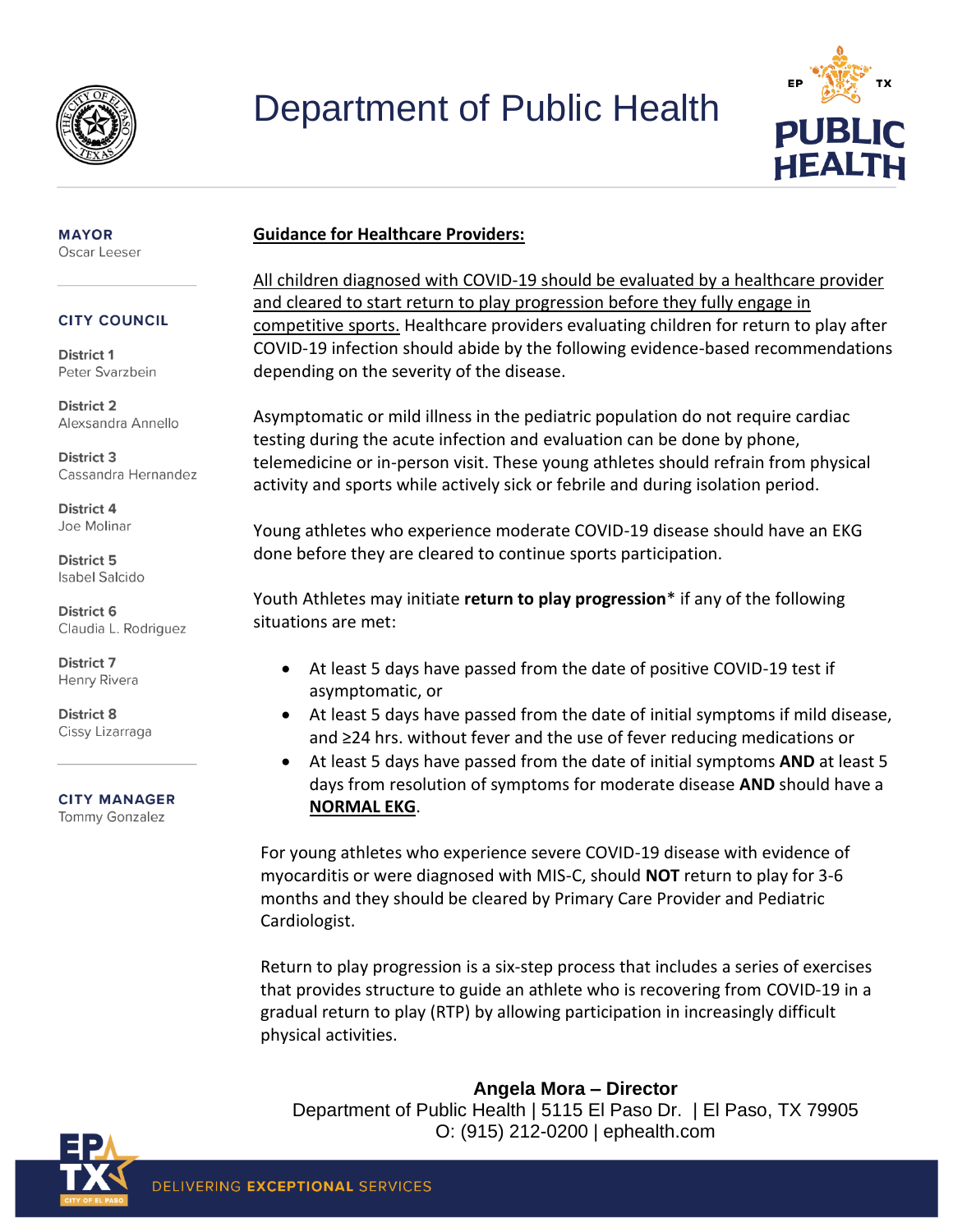

# Department of Public Health



#### **MAYOR** Oscar Leeser

#### **CITY COUNCIL**

District 1 Peter Svarzbein

**District 2** Alexsandra Annello

District 3 Cassandra Hernandez

District 4 Joe Molinar

**District 5 Isabel Salcido** 

District 6 Claudia L. Rodriguez

**District 7** Henry Rivera

District 8 Cissy Lizarraga

**CITY MANAGER** Tommy Gonzalez

It is important for an athlete's parent(s) and coach(es) to watch for cardiac symptoms such as: chest pain, shortness of breath out of proportion to URI symptoms, palpitations, lightheadedness, pre-syncope or syncope after each day's return to play progression activity. An athlete should only move to the next step if they do not have any new symptoms at the current step. If any of these symptoms develop, patient will not be allowed to continue the exercises and will be referred to the evaluating provider who signed the form.

Student-Athletes must complete the progression described on Return to Play form attached, monitored by school athletic trainer, without the development of cardiacrelated symptoms before they are allowed to fully return to play competitive sports.

 $\overbrace{\phantom{aaaaaaa}}$ 

Hector I. Ocaranza, M.D., MPH, FAAP Health Authority City/County of El Paso, TX

> **Angela Mora – Director**  Department of Public Health | 5115 El Paso Dr. | El Paso, TX 79905 O: (915) 212-0200 | ephealth.com

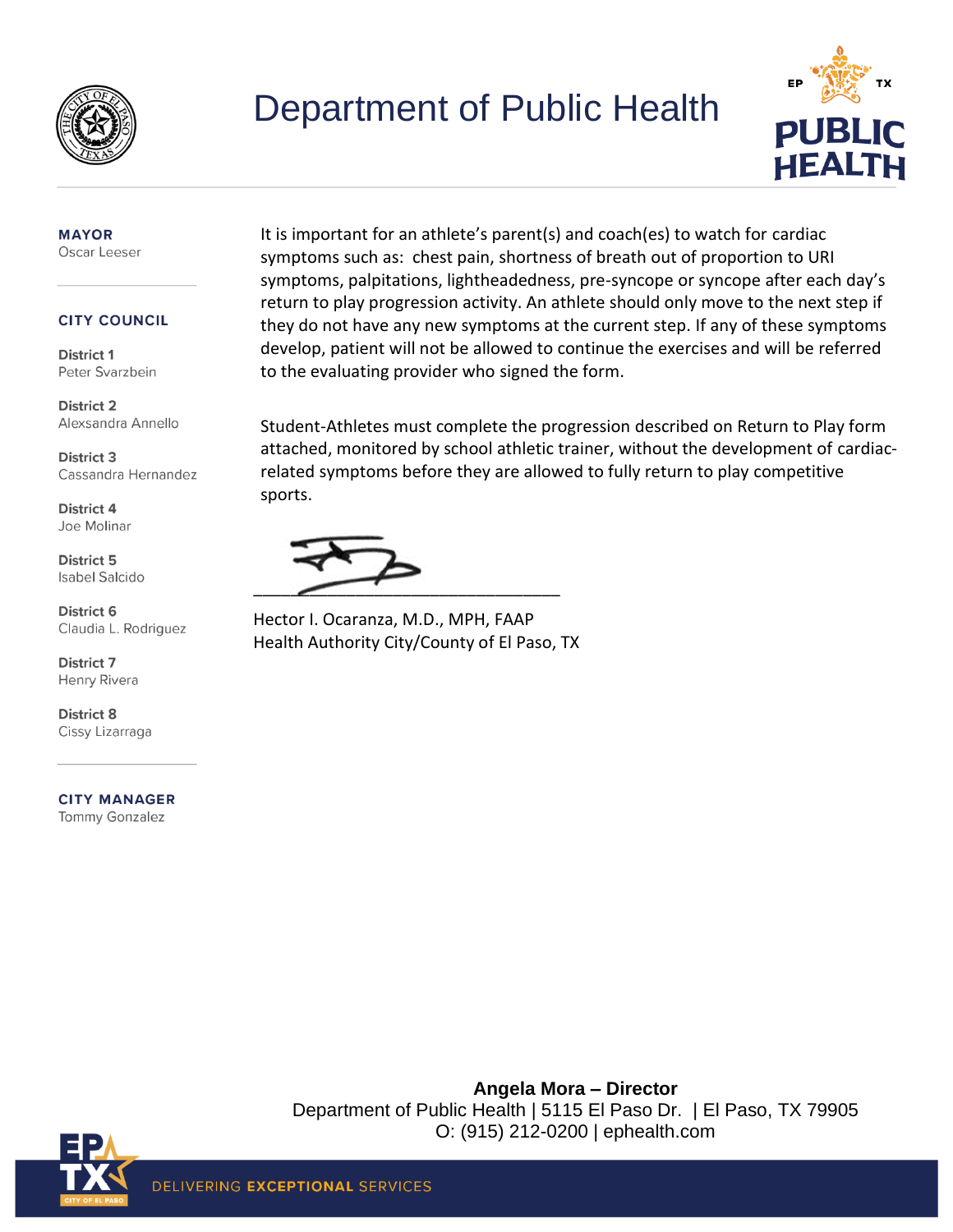





Adapted from[: https://www.acc.org/latest-in-cardiology/articles/2020/07/13/13/37/returning-to-play-after-coronavirus-infection;](https://www.acc.org/latest-in-cardiology/articles/2020/07/13/13/37/returning-to-play-after-coronavirus-infection) <https://www.aap.org/en/pages/2019-novel-coronavirus-covid-19-infections/clinical-guidance/covid-19-interim-guidance-return-to-sports/>



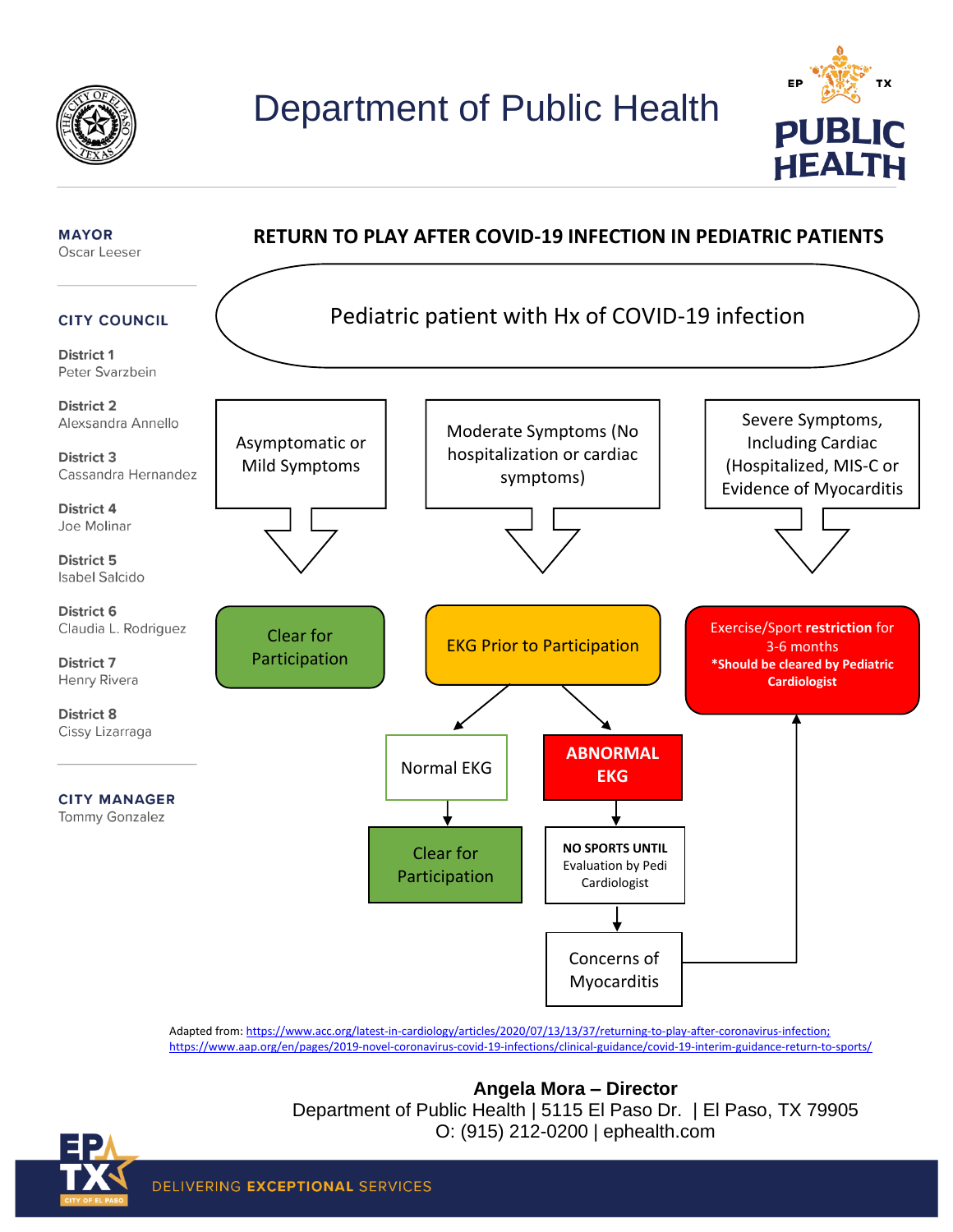

# Department of Public Health



#### **MAYOR** Oscar Leeser

#### **References:**

#### **CITY COUNCIL**

District 1 Peter Svarzbein

**District 2** Alexsandra Annello

**District 3** Cassandra Hernandez

District 4 Joe Molinar

District 5 **Isabel Salcido** 

District 6 Claudia L. Rodriguez

District 7 Henry Rivera

**District 8** Cissy Lizarraga

**CITY MANAGER** 

Tommy Gonzalez

## 1. American Academy of Pediatrics; COVID-19 Interim Guidance: Return to Sports; Sept 18, 2020; Updated June 4, 2021; Retrieved from: [https://www.aap.org/en/pages/2019-novel-coronavirus](https://www.aap.org/en/pages/2019-novel-coronavirus-covid-19-infections/clinical-guidance/covid-19-interim-guidance-return-to-sports/)[covid-19-infections/clinical-guidance/covid-19-interim-guidance-return-to-sports/](https://www.aap.org/en/pages/2019-novel-coronavirus-covid-19-infections/clinical-guidance/covid-19-interim-guidance-return-to-sports/)

- 2. Drezner JA, Heinz WM, Asif IM, et al. Cardiopulmonary Considerations for High School Student-Athletes During the COVID-19 Pandemic: NFHS-AMSSM Guidance Statement. Sports Health. 2020;12(5):459-461. doi:10.1177/1941738120941490
- 3. Elliott N, Martin R, Heron N, et al. Br J Sports Med 2020;0:1–2. doi:10.1136/bjsports-2020- 102637
- 4. Dean, PN; Jackson, LB; Paridon. SM; Returning To Play After Coronavirus Infection: Pediatric Cardiologists' Perspective. American College of Cardiology; July 14,2020; Retrieved from: [https://www.acc.org/latest-in-cardiology/articles/2020/07/13/13/37/returning-to-play-after](https://www.acc.org/latest-in-cardiology/articles/2020/07/13/13/37/returning-to-play-after-coronavirus-infection)[coronavirus-infection](https://www.acc.org/latest-in-cardiology/articles/2020/07/13/13/37/returning-to-play-after-coronavirus-infection) Considerations for youth Sports; CDC; Updated May29,2020; Retrieved from:

[https://www.cdc.gov/coronavirus/2019-ncov/community/schools-childcare/youth](https://www.cdc.gov/coronavirus/2019-ncov/community/schools-childcare/youth-sports.html)[sports.html](https://www.cdc.gov/coronavirus/2019-ncov/community/schools-childcare/youth-sports.html)

**Angela Mora – Director**  Department of Public Health | 5115 El Paso Dr. | El Paso, TX 79905 O: (915) 212-0200 | ephealth.com

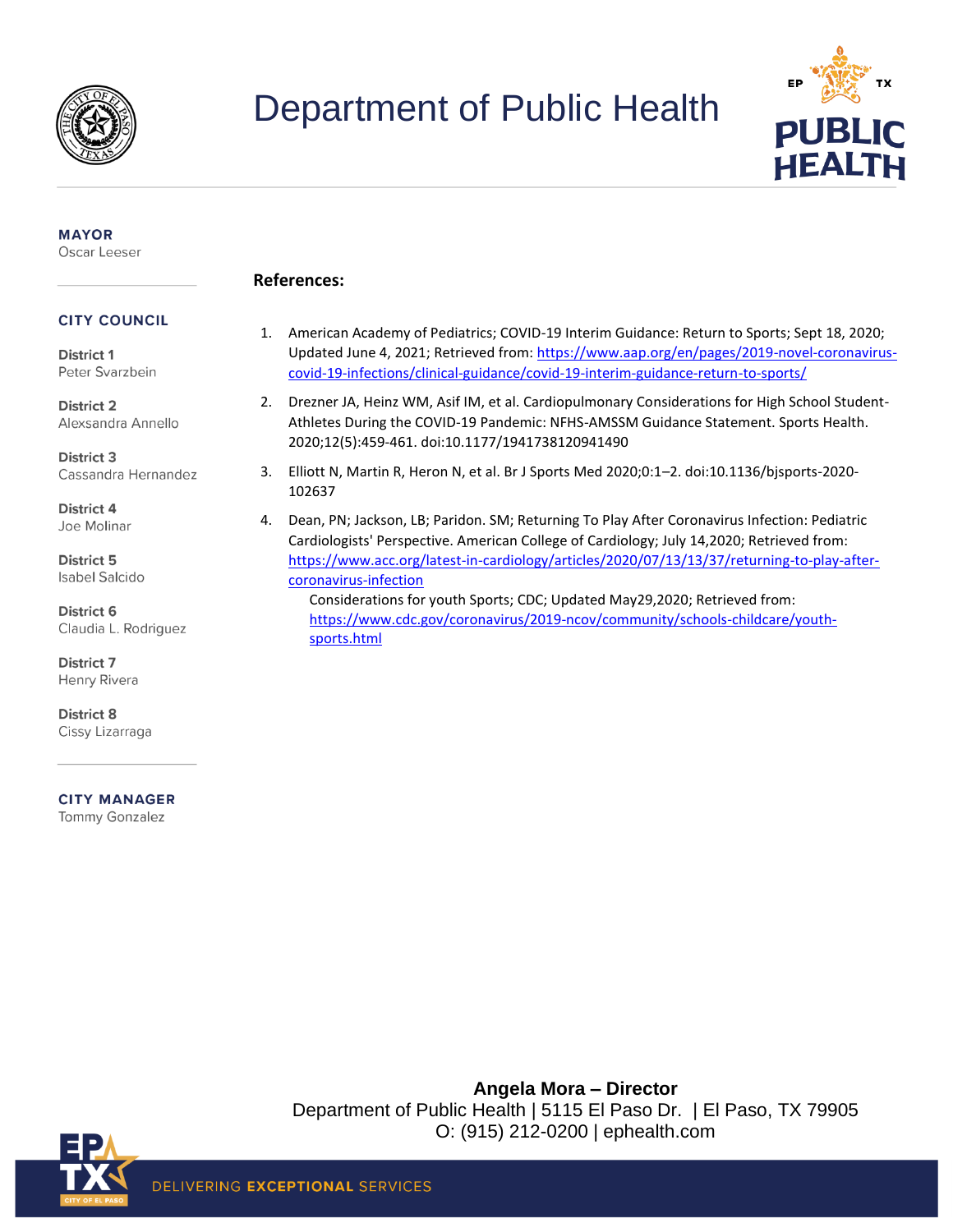# **Return to Play (RTP) Progression After COVID-19 Infection**

| Athlete's Name:                 |        | DOB:                       |
|---------------------------------|--------|----------------------------|
| Student ID#:                    | Sport: |                            |
| Date of Positive COVID-19 Test: |        | Date of Medical Clearance: |

- Student-Athletes must have Medical Clearance from COVID-19 on File to initiate Return to Play Progression.
- Student-Athletes must complete the progression below without development of chest pain, chest tightness, palpitations, lightheadedness, pre-syncope or syncope. If these symptoms develop, patient should be referred to the evaluating provider who signed the form.
- For those students who were asymptomatic or Mild disease, may start RTP Progression at Stage 2.
- For students who had Moderate disease, Full RTP progression is required.

**Stage 1: (2 Days Minimum)** Light Activity (Walking, Stationary Bike) for 15 minutes or less at intensity no greater than 70% of maximum heart rate. NO resistance training.

Date: \_\_\_\_\_\_\_\_\_\_\_\_ Pass: \_\_\_ Fail: \_\_\_ AT INITIALS: \_\_\_\_\_\_\_\_ SA INITIALS: \_\_\_\_\_\_\_\_

Date: \_\_\_\_\_\_\_\_\_\_\_\_ Pass: \_\_\_ Fail: \_\_\_ AT INITIALS: \_\_\_\_\_\_\_\_ SA INITIALS: \_\_\_\_\_\_\_\_

**Stage 2: (1 Day Minimum)** Add simple movement activities (EG. running drills) for 30 minutes or less at intensity no greater than 80% of maximum heart rate.

Date: \_\_\_\_\_\_\_\_\_\_\_\_ Pass: \_\_\_ Fail: \_\_\_ AT INITIALS: \_\_\_\_\_\_\_\_ SA INITIALS: \_\_\_\_\_\_\_\_

**Stage 3: (1 Day Minimum)** Progress to more complex training for 45 minutes or less at intensity no greater than 80% maximum heart rate. May add light resistance training.

Date: \_\_\_\_\_\_\_\_\_\_\_\_ Pass: \_\_\_ Fail: \_\_\_ AT INITIALS: \_\_\_\_\_\_\_\_ SA INITIALS: \_\_\_\_\_\_\_\_

**Stage 4: (1 Day Minimum)** Normal Training Activity for 60 minutes or less at intensity no greater than 80% maximum heart rate

Date: \_\_\_\_\_\_\_\_\_\_\_\_ Pass: \_\_\_ Fail: \_\_\_ AT INITIALS: \_\_\_\_\_\_\_\_ SA INITIALS: \_\_\_\_\_\_\_\_

**Stage 5: (1 Day Minimum)** Return to Team Activities, S&C, and skill work, non-contact practice

Date: \_\_\_\_\_\_\_\_\_\_\_\_ Pass: \_\_\_ Fail: \_\_\_ AT INITIALS: \_\_\_\_\_\_\_\_ SA INITIALS: \_\_\_\_\_\_\_\_

**Stage 6:** Return to Team Activities, Return to Full Team Practice

**Cleared for Full Participation by School Athletic Trainer:** 

Athletic Trainer: **Athletic Trainer: Athletic Trainer: Athletic** Trainer: **Athletic** Trainer: **Athletic** Trainer: **Athletic** Trainer: **Athletic** Trainer: **Athletic** Trainer: **Athletic** Trainer: **Athletic** Trainer: **Ath** 

*RTP Procedure adapted from Elliott N, et al. Infographic. British Journal of Sports Medicine, 2020.*